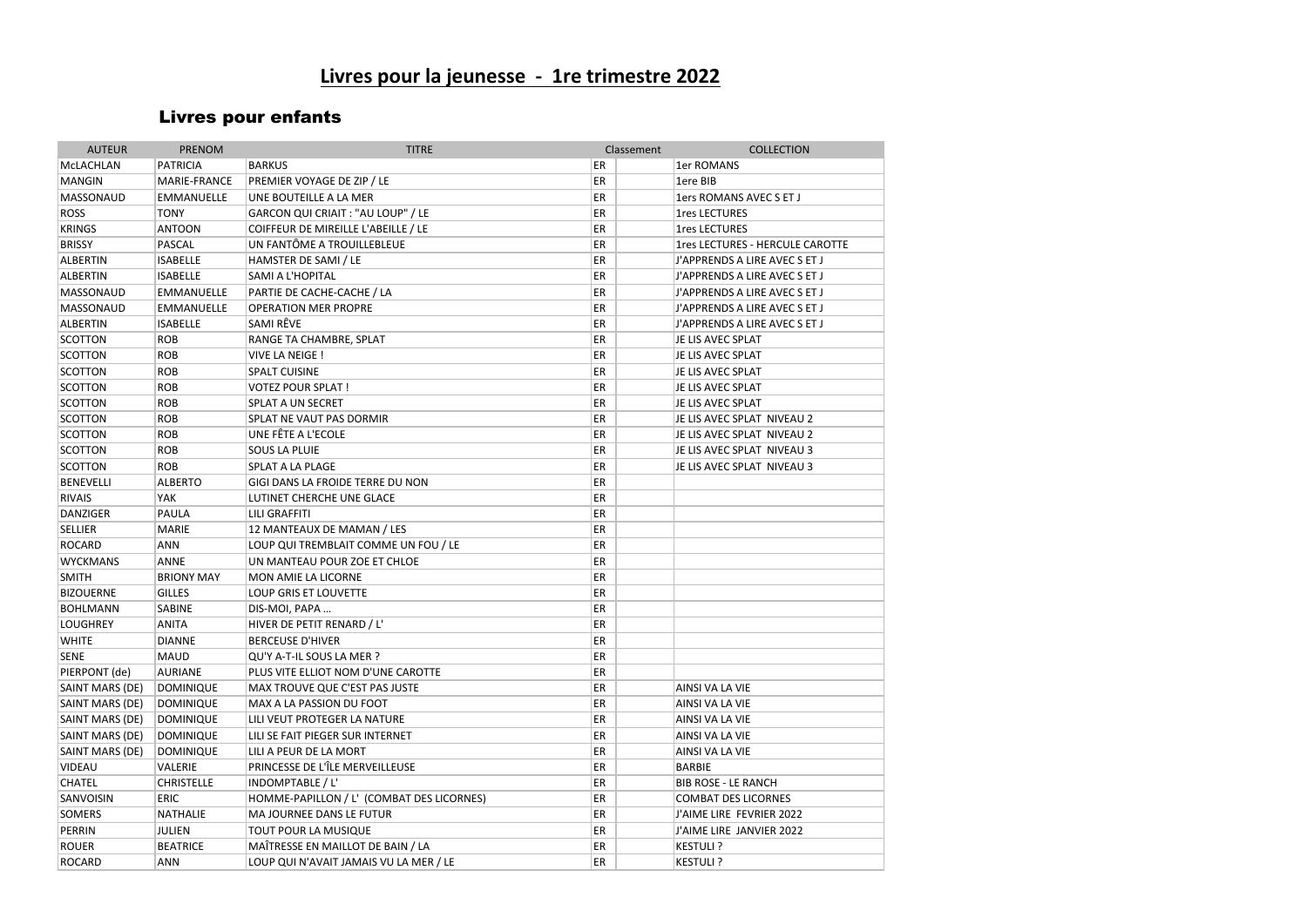| <b>PAKITA</b><br>ER<br>ROMAIN ADORE LES DINOSAURES<br>L'ECOLE D'AGATHE<br><b>BIONDI</b><br><b>GEANT AUX OISEAUX / LE</b><br>ER<br><b>LES PETITS GAUTIER</b><br><b>GHISLAINE</b><br>TROIS ROMANS DRÔLEMENT MAGIQUES<br>ROMANS MAGIQUES ANONYME<br>ER<br>LES TRESORS DE J'AIME LIRE - 8 ANS+<br>SECRET DE PETIT MALIN / LE<br>ER<br>COALMAN<br><b>ELLA</b><br>LIRE POUR GRANDIR - LES ALPHAS<br>ER<br><b>NADJA</b><br>HORRIBLE PETITE PRINCESSE / L'<br>LUTIN DE POCHE<br><b>BOUJON</b><br><b>CLAUDE</b><br>ER<br>FEE AU LONG NEZ / LA<br>LUTIN DE POCHE<br>TOURNOI DES JALOUX / LE<br>ER<br><b>NAUMANN</b><br><b>CHRISTINE</b><br>LUTIN DE POCHE<br>DELAHAYE<br>MARTINE FÊTE SON ANNIVERSAIRE<br>ER<br><b>GILBERT</b><br><b>MARTINE</b><br>ER<br>DELAHAYE<br><b>GILBERT</b><br>UN AMOUR DE PONEY (MARTINE)<br><b>MARTINE</b><br>C'EST LA FÊTE (MARTINE)<br>ER<br>DELAHAYE<br><b>GILBERT</b><br><b>MARTINE</b><br><b>DELAHAYE</b><br>ER<br><b>GILBERT</b><br><b>MARTINE AU ZOO</b><br><b>MARTINE</b><br><b>HISTOIRES</b><br>HISTOIRES A LIRE TOUT SEUL<br>ER<br>MES 1res J'AIME LIRE<br><b>ANONYME</b><br>ER<br><b>HISTOIRES</b><br>HISTOIRES POUR MES 6 ANS<br>MES HISTOIRES D'ANNIVERSAIRE<br><b>ANONYME</b><br>EI<br>LEDU<br><b>STEPHANIE</b><br>COQUILLAGES / LES<br>MES PTS DOCS 4/7ANS<br>EI<br>LEDU<br><b>STEPHANIE</b><br><b>MOUSTIQUES / LES</b><br>MES PTS DOCS 4/7ANS<br>ER<br><b>PARIS</b><br>SOS TORTUES A LA DERIVE (MISSON ANIMAUX)<br><b>MATHILDE</b><br><b>MISSON ANIMAUX</b><br>ER<br><b>MIM</b><br>OUILLE, MA DENT BOUGE<br>NINO DINO<br>SADO<br>ER<br>YUTAKA<br>MON PREMIER CONCERT - UNE SYMPHONIE D'EMOTIONS<br><b>NOBI NOBI</b><br>SANVOISIN<br><b>ERIC</b><br>OMBRES ROUGES / LE *T1* (NUIT DES DRAGONS)<br>ER<br><b>NUIT DES DRAGONS</b><br>ER<br><b>RIVIERE</b><br><b>ANNE</b><br>UN MONSTRE EN CLASSE DE NEIGE<br>PETIT A PETIT JE LIS - ENQUÊTE DU CP<br>ER<br><b>VANDEN HEEDE</b><br>SYLVIA<br><b>BONHOMMES DE NEIGE / LES</b><br><b>RENARD ET LAPINE</b><br><b>FALZAR</b><br>ER<br>PIQUE-NIQUE PANIQUE<br><b>SAC A PUCES</b><br><b>MASSONAUD</b><br>A LA FÊTE DE LA MUSIQUE (SAMI ET JULIE)<br>ER<br><b>EMMANUELLE</b><br>SAMI ET JULIE<br>ER<br><b>LESBRE</b><br>AMOUREUX DE JULIE / L' (SAMI ET JULIE)<br><b>LAURENCE</b><br>SAMI ET JULIE<br>ER<br><b>MASSONAUD</b><br>JULIE FAIT DU JUDO (SAMI ET JULIE)<br>SAMI ET JULIE<br><b>EMMANUELLE</b><br>ER<br><b>MASSONAUD</b><br>EMMANUELLE<br>TRESOR DE SAMI ET JULIE / LE (SAMI ET JULIE)<br>SAMI ET JULIE<br>ER<br><b>MASSONAUD</b><br><b>EMMANUELLE</b><br>SAMI ET JULIE RENCONTRENT TOBI (SAMI ET JULIE)<br><b>SAMI ET JULIE</b><br><b>MAES</b><br>ER<br>MIJ<br><b>DOMINIQUE</b><br><b>MA MEILLEURE AMIE</b><br>Mijade |
|--------------------------------------------------------------------------------------------------------------------------------------------------------------------------------------------------------------------------------------------------------------------------------------------------------------------------------------------------------------------------------------------------------------------------------------------------------------------------------------------------------------------------------------------------------------------------------------------------------------------------------------------------------------------------------------------------------------------------------------------------------------------------------------------------------------------------------------------------------------------------------------------------------------------------------------------------------------------------------------------------------------------------------------------------------------------------------------------------------------------------------------------------------------------------------------------------------------------------------------------------------------------------------------------------------------------------------------------------------------------------------------------------------------------------------------------------------------------------------------------------------------------------------------------------------------------------------------------------------------------------------------------------------------------------------------------------------------------------------------------------------------------------------------------------------------------------------------------------------------------------------------------------------------------------------------------------------------------------------------------------------------------------------------------------------------------------------------------------------------------------------------------------------------------------------------------------------------------------------------------------------------------------------------------------------------------------------------------------------------------------------------------------------------------------------------------------------------------------------------------------------------------------------------------------------------------------------------------------------------------------------------------------------------------------------------------------------|
|                                                                                                                                                                                                                                                                                                                                                                                                                                                                                                                                                                                                                                                                                                                                                                                                                                                                                                                                                                                                                                                                                                                                                                                                                                                                                                                                                                                                                                                                                                                                                                                                                                                                                                                                                                                                                                                                                                                                                                                                                                                                                                                                                                                                                                                                                                                                                                                                                                                                                                                                                                                                                                                                                                        |
|                                                                                                                                                                                                                                                                                                                                                                                                                                                                                                                                                                                                                                                                                                                                                                                                                                                                                                                                                                                                                                                                                                                                                                                                                                                                                                                                                                                                                                                                                                                                                                                                                                                                                                                                                                                                                                                                                                                                                                                                                                                                                                                                                                                                                                                                                                                                                                                                                                                                                                                                                                                                                                                                                                        |
|                                                                                                                                                                                                                                                                                                                                                                                                                                                                                                                                                                                                                                                                                                                                                                                                                                                                                                                                                                                                                                                                                                                                                                                                                                                                                                                                                                                                                                                                                                                                                                                                                                                                                                                                                                                                                                                                                                                                                                                                                                                                                                                                                                                                                                                                                                                                                                                                                                                                                                                                                                                                                                                                                                        |
|                                                                                                                                                                                                                                                                                                                                                                                                                                                                                                                                                                                                                                                                                                                                                                                                                                                                                                                                                                                                                                                                                                                                                                                                                                                                                                                                                                                                                                                                                                                                                                                                                                                                                                                                                                                                                                                                                                                                                                                                                                                                                                                                                                                                                                                                                                                                                                                                                                                                                                                                                                                                                                                                                                        |
|                                                                                                                                                                                                                                                                                                                                                                                                                                                                                                                                                                                                                                                                                                                                                                                                                                                                                                                                                                                                                                                                                                                                                                                                                                                                                                                                                                                                                                                                                                                                                                                                                                                                                                                                                                                                                                                                                                                                                                                                                                                                                                                                                                                                                                                                                                                                                                                                                                                                                                                                                                                                                                                                                                        |
|                                                                                                                                                                                                                                                                                                                                                                                                                                                                                                                                                                                                                                                                                                                                                                                                                                                                                                                                                                                                                                                                                                                                                                                                                                                                                                                                                                                                                                                                                                                                                                                                                                                                                                                                                                                                                                                                                                                                                                                                                                                                                                                                                                                                                                                                                                                                                                                                                                                                                                                                                                                                                                                                                                        |
|                                                                                                                                                                                                                                                                                                                                                                                                                                                                                                                                                                                                                                                                                                                                                                                                                                                                                                                                                                                                                                                                                                                                                                                                                                                                                                                                                                                                                                                                                                                                                                                                                                                                                                                                                                                                                                                                                                                                                                                                                                                                                                                                                                                                                                                                                                                                                                                                                                                                                                                                                                                                                                                                                                        |
|                                                                                                                                                                                                                                                                                                                                                                                                                                                                                                                                                                                                                                                                                                                                                                                                                                                                                                                                                                                                                                                                                                                                                                                                                                                                                                                                                                                                                                                                                                                                                                                                                                                                                                                                                                                                                                                                                                                                                                                                                                                                                                                                                                                                                                                                                                                                                                                                                                                                                                                                                                                                                                                                                                        |
|                                                                                                                                                                                                                                                                                                                                                                                                                                                                                                                                                                                                                                                                                                                                                                                                                                                                                                                                                                                                                                                                                                                                                                                                                                                                                                                                                                                                                                                                                                                                                                                                                                                                                                                                                                                                                                                                                                                                                                                                                                                                                                                                                                                                                                                                                                                                                                                                                                                                                                                                                                                                                                                                                                        |
|                                                                                                                                                                                                                                                                                                                                                                                                                                                                                                                                                                                                                                                                                                                                                                                                                                                                                                                                                                                                                                                                                                                                                                                                                                                                                                                                                                                                                                                                                                                                                                                                                                                                                                                                                                                                                                                                                                                                                                                                                                                                                                                                                                                                                                                                                                                                                                                                                                                                                                                                                                                                                                                                                                        |
|                                                                                                                                                                                                                                                                                                                                                                                                                                                                                                                                                                                                                                                                                                                                                                                                                                                                                                                                                                                                                                                                                                                                                                                                                                                                                                                                                                                                                                                                                                                                                                                                                                                                                                                                                                                                                                                                                                                                                                                                                                                                                                                                                                                                                                                                                                                                                                                                                                                                                                                                                                                                                                                                                                        |
|                                                                                                                                                                                                                                                                                                                                                                                                                                                                                                                                                                                                                                                                                                                                                                                                                                                                                                                                                                                                                                                                                                                                                                                                                                                                                                                                                                                                                                                                                                                                                                                                                                                                                                                                                                                                                                                                                                                                                                                                                                                                                                                                                                                                                                                                                                                                                                                                                                                                                                                                                                                                                                                                                                        |
|                                                                                                                                                                                                                                                                                                                                                                                                                                                                                                                                                                                                                                                                                                                                                                                                                                                                                                                                                                                                                                                                                                                                                                                                                                                                                                                                                                                                                                                                                                                                                                                                                                                                                                                                                                                                                                                                                                                                                                                                                                                                                                                                                                                                                                                                                                                                                                                                                                                                                                                                                                                                                                                                                                        |
|                                                                                                                                                                                                                                                                                                                                                                                                                                                                                                                                                                                                                                                                                                                                                                                                                                                                                                                                                                                                                                                                                                                                                                                                                                                                                                                                                                                                                                                                                                                                                                                                                                                                                                                                                                                                                                                                                                                                                                                                                                                                                                                                                                                                                                                                                                                                                                                                                                                                                                                                                                                                                                                                                                        |
|                                                                                                                                                                                                                                                                                                                                                                                                                                                                                                                                                                                                                                                                                                                                                                                                                                                                                                                                                                                                                                                                                                                                                                                                                                                                                                                                                                                                                                                                                                                                                                                                                                                                                                                                                                                                                                                                                                                                                                                                                                                                                                                                                                                                                                                                                                                                                                                                                                                                                                                                                                                                                                                                                                        |
|                                                                                                                                                                                                                                                                                                                                                                                                                                                                                                                                                                                                                                                                                                                                                                                                                                                                                                                                                                                                                                                                                                                                                                                                                                                                                                                                                                                                                                                                                                                                                                                                                                                                                                                                                                                                                                                                                                                                                                                                                                                                                                                                                                                                                                                                                                                                                                                                                                                                                                                                                                                                                                                                                                        |
|                                                                                                                                                                                                                                                                                                                                                                                                                                                                                                                                                                                                                                                                                                                                                                                                                                                                                                                                                                                                                                                                                                                                                                                                                                                                                                                                                                                                                                                                                                                                                                                                                                                                                                                                                                                                                                                                                                                                                                                                                                                                                                                                                                                                                                                                                                                                                                                                                                                                                                                                                                                                                                                                                                        |
|                                                                                                                                                                                                                                                                                                                                                                                                                                                                                                                                                                                                                                                                                                                                                                                                                                                                                                                                                                                                                                                                                                                                                                                                                                                                                                                                                                                                                                                                                                                                                                                                                                                                                                                                                                                                                                                                                                                                                                                                                                                                                                                                                                                                                                                                                                                                                                                                                                                                                                                                                                                                                                                                                                        |
|                                                                                                                                                                                                                                                                                                                                                                                                                                                                                                                                                                                                                                                                                                                                                                                                                                                                                                                                                                                                                                                                                                                                                                                                                                                                                                                                                                                                                                                                                                                                                                                                                                                                                                                                                                                                                                                                                                                                                                                                                                                                                                                                                                                                                                                                                                                                                                                                                                                                                                                                                                                                                                                                                                        |
|                                                                                                                                                                                                                                                                                                                                                                                                                                                                                                                                                                                                                                                                                                                                                                                                                                                                                                                                                                                                                                                                                                                                                                                                                                                                                                                                                                                                                                                                                                                                                                                                                                                                                                                                                                                                                                                                                                                                                                                                                                                                                                                                                                                                                                                                                                                                                                                                                                                                                                                                                                                                                                                                                                        |
|                                                                                                                                                                                                                                                                                                                                                                                                                                                                                                                                                                                                                                                                                                                                                                                                                                                                                                                                                                                                                                                                                                                                                                                                                                                                                                                                                                                                                                                                                                                                                                                                                                                                                                                                                                                                                                                                                                                                                                                                                                                                                                                                                                                                                                                                                                                                                                                                                                                                                                                                                                                                                                                                                                        |
|                                                                                                                                                                                                                                                                                                                                                                                                                                                                                                                                                                                                                                                                                                                                                                                                                                                                                                                                                                                                                                                                                                                                                                                                                                                                                                                                                                                                                                                                                                                                                                                                                                                                                                                                                                                                                                                                                                                                                                                                                                                                                                                                                                                                                                                                                                                                                                                                                                                                                                                                                                                                                                                                                                        |
|                                                                                                                                                                                                                                                                                                                                                                                                                                                                                                                                                                                                                                                                                                                                                                                                                                                                                                                                                                                                                                                                                                                                                                                                                                                                                                                                                                                                                                                                                                                                                                                                                                                                                                                                                                                                                                                                                                                                                                                                                                                                                                                                                                                                                                                                                                                                                                                                                                                                                                                                                                                                                                                                                                        |
|                                                                                                                                                                                                                                                                                                                                                                                                                                                                                                                                                                                                                                                                                                                                                                                                                                                                                                                                                                                                                                                                                                                                                                                                                                                                                                                                                                                                                                                                                                                                                                                                                                                                                                                                                                                                                                                                                                                                                                                                                                                                                                                                                                                                                                                                                                                                                                                                                                                                                                                                                                                                                                                                                                        |
|                                                                                                                                                                                                                                                                                                                                                                                                                                                                                                                                                                                                                                                                                                                                                                                                                                                                                                                                                                                                                                                                                                                                                                                                                                                                                                                                                                                                                                                                                                                                                                                                                                                                                                                                                                                                                                                                                                                                                                                                                                                                                                                                                                                                                                                                                                                                                                                                                                                                                                                                                                                                                                                                                                        |
|                                                                                                                                                                                                                                                                                                                                                                                                                                                                                                                                                                                                                                                                                                                                                                                                                                                                                                                                                                                                                                                                                                                                                                                                                                                                                                                                                                                                                                                                                                                                                                                                                                                                                                                                                                                                                                                                                                                                                                                                                                                                                                                                                                                                                                                                                                                                                                                                                                                                                                                                                                                                                                                                                                        |
|                                                                                                                                                                                                                                                                                                                                                                                                                                                                                                                                                                                                                                                                                                                                                                                                                                                                                                                                                                                                                                                                                                                                                                                                                                                                                                                                                                                                                                                                                                                                                                                                                                                                                                                                                                                                                                                                                                                                                                                                                                                                                                                                                                                                                                                                                                                                                                                                                                                                                                                                                                                                                                                                                                        |
|                                                                                                                                                                                                                                                                                                                                                                                                                                                                                                                                                                                                                                                                                                                                                                                                                                                                                                                                                                                                                                                                                                                                                                                                                                                                                                                                                                                                                                                                                                                                                                                                                                                                                                                                                                                                                                                                                                                                                                                                                                                                                                                                                                                                                                                                                                                                                                                                                                                                                                                                                                                                                                                                                                        |
|                                                                                                                                                                                                                                                                                                                                                                                                                                                                                                                                                                                                                                                                                                                                                                                                                                                                                                                                                                                                                                                                                                                                                                                                                                                                                                                                                                                                                                                                                                                                                                                                                                                                                                                                                                                                                                                                                                                                                                                                                                                                                                                                                                                                                                                                                                                                                                                                                                                                                                                                                                                                                                                                                                        |
| ER<br>MIJ<br><b>MAQUOY</b><br><b>ISABELLE</b><br><b>MELIE</b><br>Mijade                                                                                                                                                                                                                                                                                                                                                                                                                                                                                                                                                                                                                                                                                                                                                                                                                                                                                                                                                                                                                                                                                                                                                                                                                                                                                                                                                                                                                                                                                                                                                                                                                                                                                                                                                                                                                                                                                                                                                                                                                                                                                                                                                                                                                                                                                                                                                                                                                                                                                                                                                                                                                                |
| <b>GUIDO</b><br>MIJ<br><b>VAN GENECHTEN</b><br>TOUTE LA VERITE SUR MON PAPA<br>ER<br>Mijade                                                                                                                                                                                                                                                                                                                                                                                                                                                                                                                                                                                                                                                                                                                                                                                                                                                                                                                                                                                                                                                                                                                                                                                                                                                                                                                                                                                                                                                                                                                                                                                                                                                                                                                                                                                                                                                                                                                                                                                                                                                                                                                                                                                                                                                                                                                                                                                                                                                                                                                                                                                                            |
| <b>ROBBERECHT</b><br>PRINCESSE ET LE LOUP QUI NE SAVAIT PAS LIRE / LA<br>MIJ<br><b>THIERRY</b><br>ER<br>Mijade                                                                                                                                                                                                                                                                                                                                                                                                                                                                                                                                                                                                                                                                                                                                                                                                                                                                                                                                                                                                                                                                                                                                                                                                                                                                                                                                                                                                                                                                                                                                                                                                                                                                                                                                                                                                                                                                                                                                                                                                                                                                                                                                                                                                                                                                                                                                                                                                                                                                                                                                                                                         |
| MIJ<br>ER<br><b>GREBAN</b><br><b>QUENTIN</b><br>UN PETIT BESOIN URGENT<br>Mijade                                                                                                                                                                                                                                                                                                                                                                                                                                                                                                                                                                                                                                                                                                                                                                                                                                                                                                                                                                                                                                                                                                                                                                                                                                                                                                                                                                                                                                                                                                                                                                                                                                                                                                                                                                                                                                                                                                                                                                                                                                                                                                                                                                                                                                                                                                                                                                                                                                                                                                                                                                                                                       |
| ER<br>MIJ<br><b>DELACROIX</b><br>SIBYLLE<br><b>MA GRANDE</b><br>Mijade                                                                                                                                                                                                                                                                                                                                                                                                                                                                                                                                                                                                                                                                                                                                                                                                                                                                                                                                                                                                                                                                                                                                                                                                                                                                                                                                                                                                                                                                                                                                                                                                                                                                                                                                                                                                                                                                                                                                                                                                                                                                                                                                                                                                                                                                                                                                                                                                                                                                                                                                                                                                                                 |
| <b>MAUBILLE</b><br>MIJ<br><b>JEAN</b><br>AU MILIEU DE LA NUIT<br>ER<br>Mijade                                                                                                                                                                                                                                                                                                                                                                                                                                                                                                                                                                                                                                                                                                                                                                                                                                                                                                                                                                                                                                                                                                                                                                                                                                                                                                                                                                                                                                                                                                                                                                                                                                                                                                                                                                                                                                                                                                                                                                                                                                                                                                                                                                                                                                                                                                                                                                                                                                                                                                                                                                                                                          |
| <b>JAVAUX</b><br>MIJ<br>AMELIE<br>JOUR OU JE SUIS DEVENUE PLUS MECHANTE QUE LE LOUP / LE<br>ER<br>Mijade                                                                                                                                                                                                                                                                                                                                                                                                                                                                                                                                                                                                                                                                                                                                                                                                                                                                                                                                                                                                                                                                                                                                                                                                                                                                                                                                                                                                                                                                                                                                                                                                                                                                                                                                                                                                                                                                                                                                                                                                                                                                                                                                                                                                                                                                                                                                                                                                                                                                                                                                                                                               |
| MIJ<br><b>MASSON</b><br>ER<br>Mijade<br><b>ANNICK</b><br><b>ROUGE TOMATE</b>                                                                                                                                                                                                                                                                                                                                                                                                                                                                                                                                                                                                                                                                                                                                                                                                                                                                                                                                                                                                                                                                                                                                                                                                                                                                                                                                                                                                                                                                                                                                                                                                                                                                                                                                                                                                                                                                                                                                                                                                                                                                                                                                                                                                                                                                                                                                                                                                                                                                                                                                                                                                                           |
| MIJ<br><b>COLLET</b><br><b>GERALDINE</b><br><b>GARE A TES NOISETTES</b><br>ER<br>Mijade                                                                                                                                                                                                                                                                                                                                                                                                                                                                                                                                                                                                                                                                                                                                                                                                                                                                                                                                                                                                                                                                                                                                                                                                                                                                                                                                                                                                                                                                                                                                                                                                                                                                                                                                                                                                                                                                                                                                                                                                                                                                                                                                                                                                                                                                                                                                                                                                                                                                                                                                                                                                                |
| <b>MARTINELLO</b><br>MÊME LES MONSTRES RANGENT LEUR CHAMBRE<br>ER<br>MIJ<br>Mijade<br><b>JESSICA</b>                                                                                                                                                                                                                                                                                                                                                                                                                                                                                                                                                                                                                                                                                                                                                                                                                                                                                                                                                                                                                                                                                                                                                                                                                                                                                                                                                                                                                                                                                                                                                                                                                                                                                                                                                                                                                                                                                                                                                                                                                                                                                                                                                                                                                                                                                                                                                                                                                                                                                                                                                                                                   |
| <b>NAUMANN</b><br><b>CHRISTINE</b><br>GRAND MECHANT LOUP ET LE PETIT CHAPERO? ROUGE / LE<br>ER<br>MIJ<br>Mijade                                                                                                                                                                                                                                                                                                                                                                                                                                                                                                                                                                                                                                                                                                                                                                                                                                                                                                                                                                                                                                                                                                                                                                                                                                                                                                                                                                                                                                                                                                                                                                                                                                                                                                                                                                                                                                                                                                                                                                                                                                                                                                                                                                                                                                                                                                                                                                                                                                                                                                                                                                                        |
| $N-S$<br>ER<br>WENINGER<br><b>BRIGITTE</b><br>PLUS QUE 3 JOURS FENOUIL !<br>Mijade                                                                                                                                                                                                                                                                                                                                                                                                                                                                                                                                                                                                                                                                                                                                                                                                                                                                                                                                                                                                                                                                                                                                                                                                                                                                                                                                                                                                                                                                                                                                                                                                                                                                                                                                                                                                                                                                                                                                                                                                                                                                                                                                                                                                                                                                                                                                                                                                                                                                                                                                                                                                                     |
| $N-S$<br><b>VERNICK</b><br><b>AUDREY</b><br>ER<br>Mijade<br><b>CINQ MINUTES</b>                                                                                                                                                                                                                                                                                                                                                                                                                                                                                                                                                                                                                                                                                                                                                                                                                                                                                                                                                                                                                                                                                                                                                                                                                                                                                                                                                                                                                                                                                                                                                                                                                                                                                                                                                                                                                                                                                                                                                                                                                                                                                                                                                                                                                                                                                                                                                                                                                                                                                                                                                                                                                        |

#### **Bandes dessinées**

| <b>AUTEUR</b>   | <b>PRENOM</b> | TITRE                         |     | Classement | <b>COLLECTION</b> |
|-----------------|---------------|-------------------------------|-----|------------|-------------------|
| <b>DUFRENEY</b> | LAURENT       | UN POUR TOUS, TOUS POULAINS   | ER. | ∣BD        | A CHEVAL          |
| TAN (Mr)        |               | PARENTS A VENDRE (ADELE *T8*) | ER  | <b>BD</b>  | <b>ADELE</b>      |
| TAN (Mr)        |               | CHOUBIDOULOVE (ADELE *T10*)   | ER  | <b>BD</b>  | <b>ADELE</b>      |
| TAN (Mr)        |               | MOI, JE TE ZUT! (ADELE *T18*) | ER  | <b>BD</b>  | <b>ADELE</b>      |